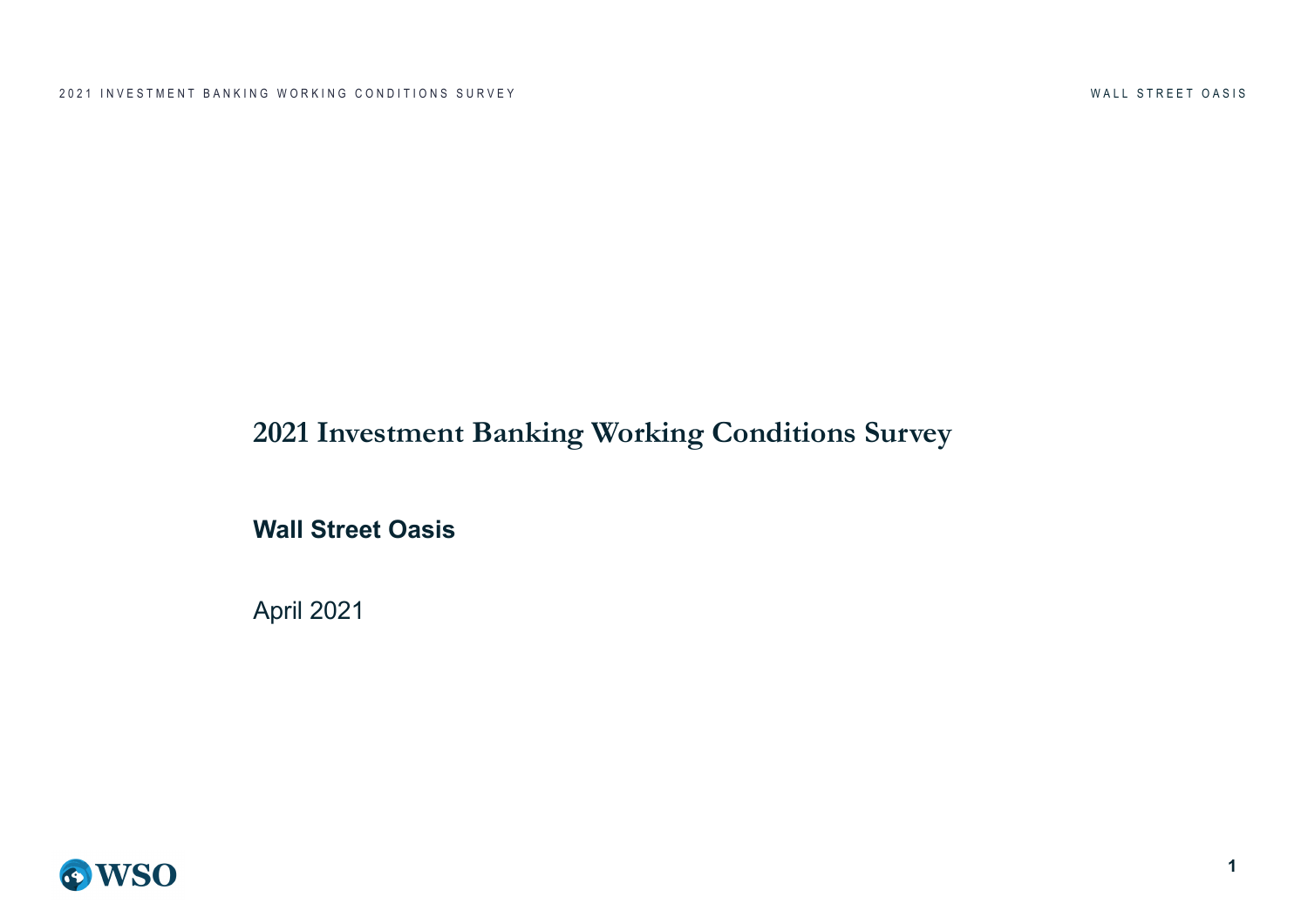2021 INVESTMENT BANKING WORKING CONDITIONS SURVEY

### **Message from Patrick Curtis**

**Wall Street Oasis** at its core is a community of both students trying to break into careers professionals trying to thrive and build meaningful careers. For years, we have been frustrate investment banks and have tried to bring transparency to the realities of the job.

This includes releasing detailed data on the number of average hours worked by bank in the well as other lifestyle metrics the candidates have used for years to help them make informed has done little to curb some of the banks with the worst reputation since there are still many seats in the industry.

Inspired by the report released by the Goldman 13 and some of the concessions we are set wider industry wide survey and publish the results outside of the database so that we can ho on some of the worst parts of the industry. We all know with Covid and WFH, the chain of year has shown that the current situation at many banks is not sustainable.

Our hope is that publishing these numbers continues to get the attention of leadership and try the junior levels that is still far too common. We still strongly believe that investment bank leads to a very attractive set of options. However, we want to make sure we put the mental community first.

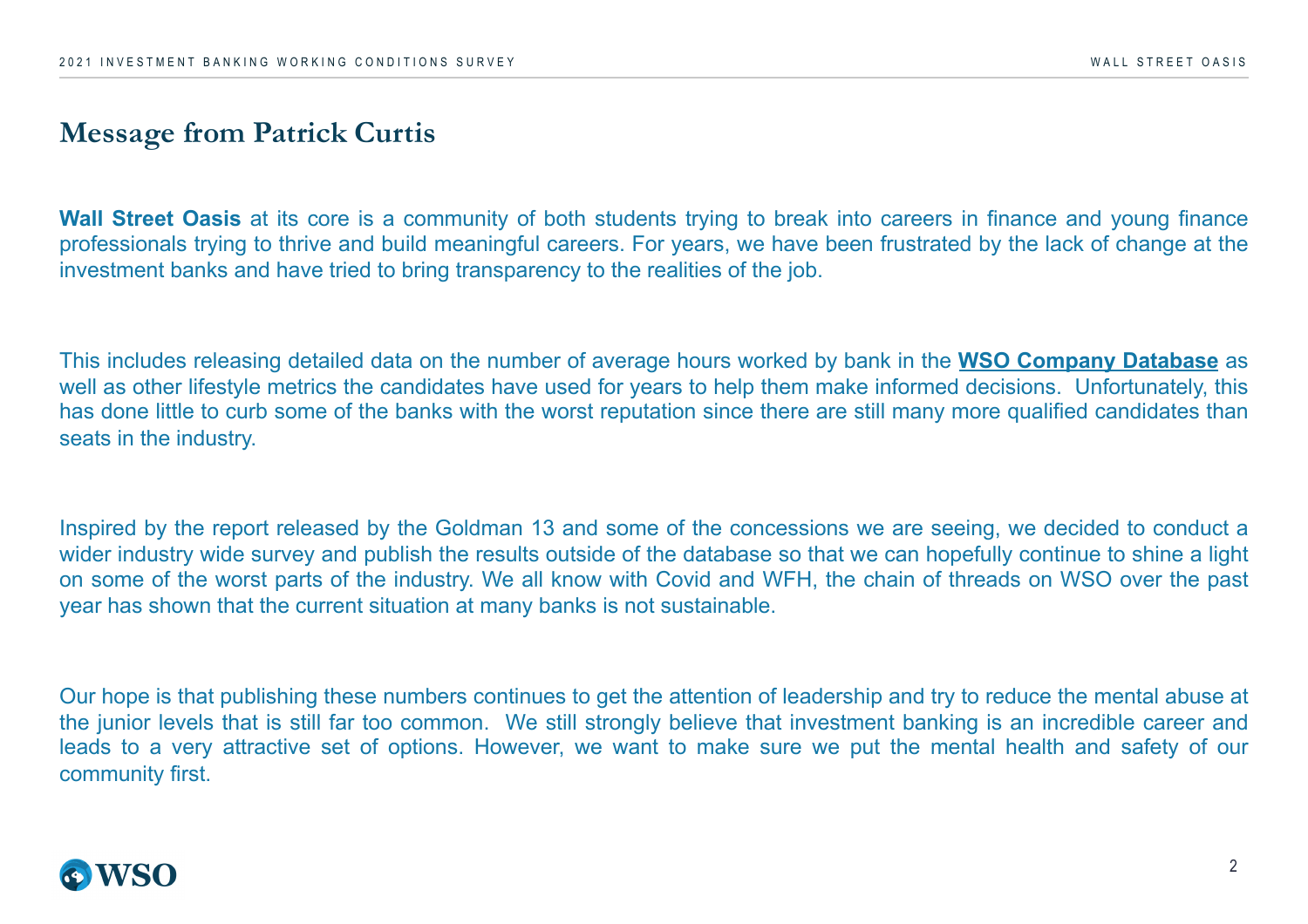[2021 INVESTMENT BANKING WORKING CONDITION](https://bit.ly/3u5VORE)S SURVEY

### **[Update: Improvements Made by Se](https://www.wallstreetoasis.com/forums/gs-analyst-survey-results)veral Banks**

[Since the Goldman Sachs survey](https://www.wallstreetoasis.com/forums/wtf-is-gs-doing) was released in mid-March some banks have made moves [conditions for junior staff.](https://bit.ly/3ciIROl) **Here are some related WSO discussions:**

- Barclays Response to GS Survey
- [BofA raises junior banker bas](https://www.wallstreetoasis.com/forums/william-blair-bonuses)e salaries by at least 10%.
- [Credit Suisse Giving 20k Bonuses?](https://www.wallstreetoasis.com/forums/perspectives-from-a-mid-vp-who-started-as-an-analyst)
- [Deutsche Bank response to GS survey](https://bit.ly/3u4JzEZ) and WFH culture
- Goldman Sachs Survey discussion on WSO
- WTF is Goldman Sachs Doing
- UBS Addresses Goldman Sachs Survey
- Wells Fargo NOT addressing deck we made 3 MONTHS AGO OR GS survey
- William Blair one time bonus
- Perspectives from a mid-VP who started as an analyst
- My junior monkeys, want real change?

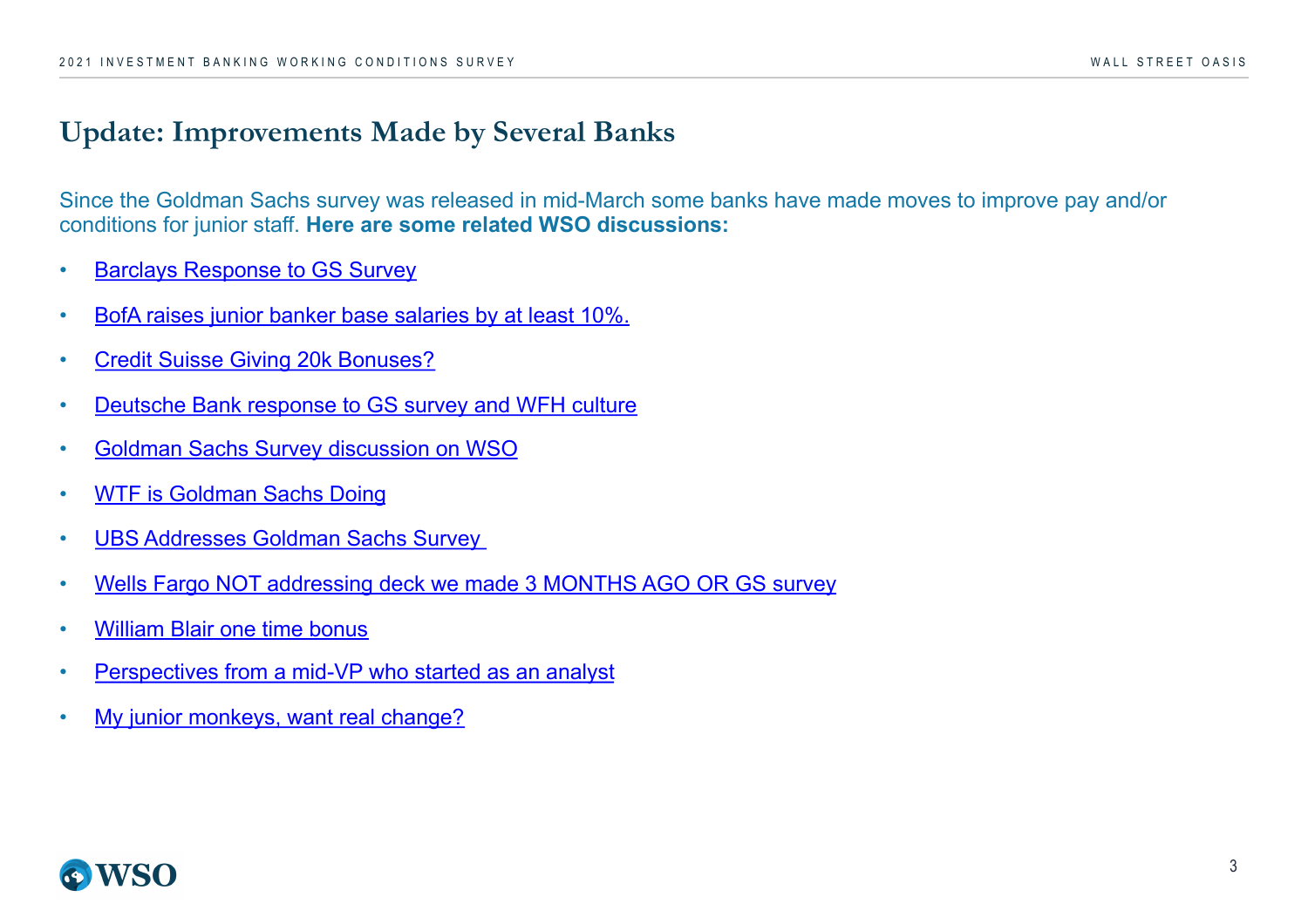### **Demographic Breakdown**

The survey was taken by 475 banking professionals during March 24th – 29th, 2021. The professional status of each respondent has not been verified. **70% of the respondents are currently analysts.**

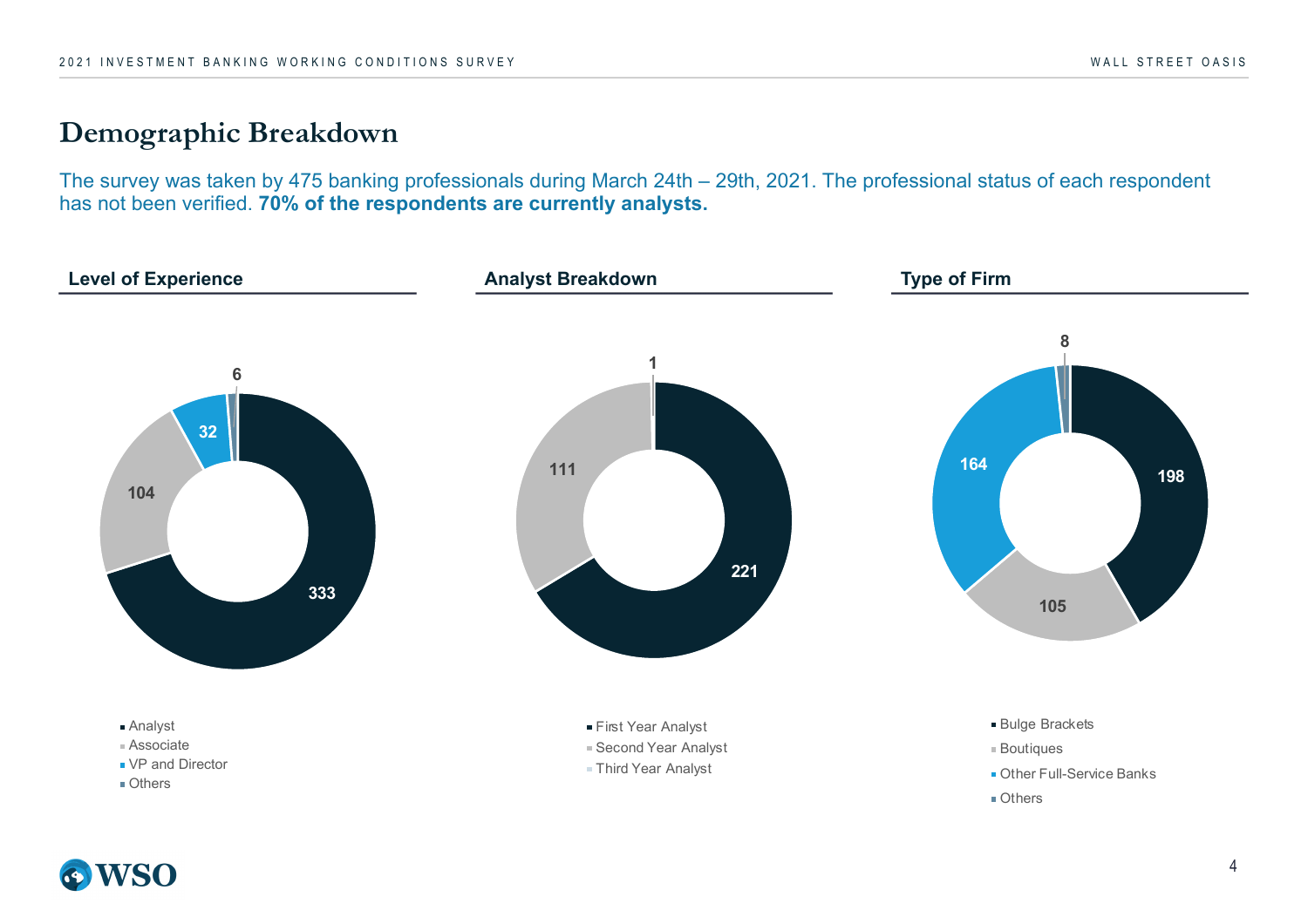# **Hours & Sleep**

"It is really not an exaggeration when we say there is no time to shower, eat, or sleep." - *First Year Analyst, Citi* 

| <b>Question</b>                                                   | <b>First Year Analyst</b> | <b>Second Year Analyst</b> | <b>Associate</b> |
|-------------------------------------------------------------------|---------------------------|----------------------------|------------------|
| How many hours have you<br>worked per week on average<br>in 2021? | 83.5 hours                | 82.5 hours                 | 80 hours         |
| How many hours do you<br>sleep on average per night?              | 5.75 hours                | 5.8 hours                  | 6.0 hours        |
| On average, what time do<br>you go to sleep?                      | $1:32$ am                 | $1:20$ am                  | $1:13$ am        |

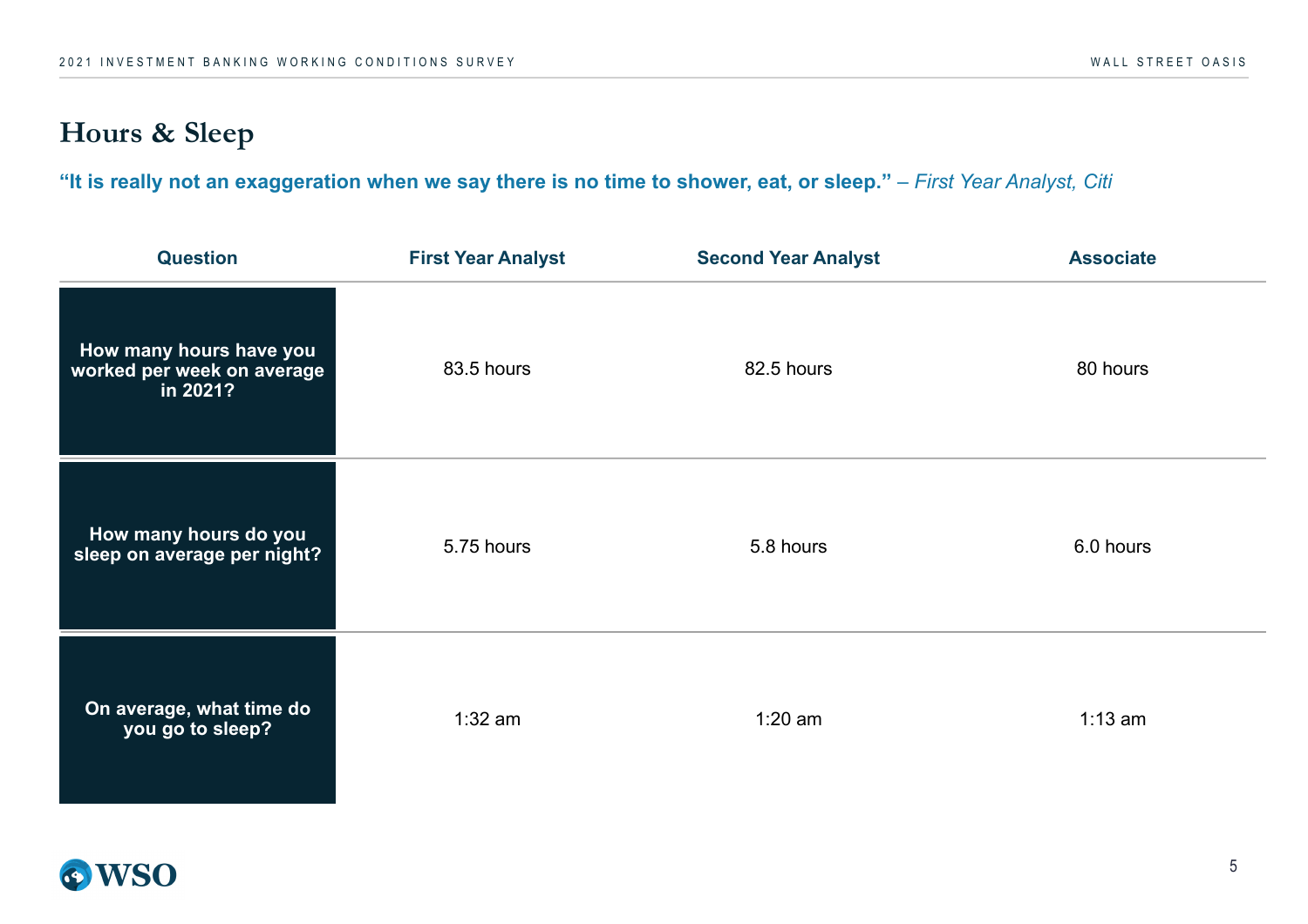# **WFH Treatment (1/2)**

**"I truly think work from home is the root of many of these problems. Starting as a first year I feel like I'm only an email address to my team and there is no thought towards the hours and demands."** – *First Year Analyst, Wells Fargo*

| Question                                                                        | <b>First Year Analyst</b>                     | <b>Second Year Analyst</b>                                                           | <b>Associate</b>                              |  |  |  |
|---------------------------------------------------------------------------------|-----------------------------------------------|--------------------------------------------------------------------------------------|-----------------------------------------------|--|--|--|
| Do you prefer working from<br>home or working in the<br>office?                 | 24%<br>38%<br>37%<br>■ WFH ■ Office ■ Depends | 33%<br>26%<br>41%<br>$\blacksquare$ WFH $\blacksquare$ Office $\blacksquare$ Depends | 38%<br>14%<br>48%<br>■ WFH ■ Office ■ Depends |  |  |  |
|                                                                                 |                                               |                                                                                      |                                               |  |  |  |
| Have your work hours<br>negatively impacted                                     | 84%<br>16%                                    | 84%<br>16%                                                                           | 85%<br>15%                                    |  |  |  |
| relationships with family<br>and/or friends?                                    | Yes No                                        | $Yes$ No                                                                             | ■ Yes ■ No                                    |  |  |  |
| Have you sought or                                                              |                                               |                                                                                      |                                               |  |  |  |
| considered seeking<br>counselling, therapy or any                               | 40%<br>60%                                    | 32%<br>68%                                                                           | 46%<br>54%                                    |  |  |  |
| additional services for your<br>mental health due to the<br>stress of this job? | Yes No                                        | $Yes$ No                                                                             | $Yes$ No                                      |  |  |  |

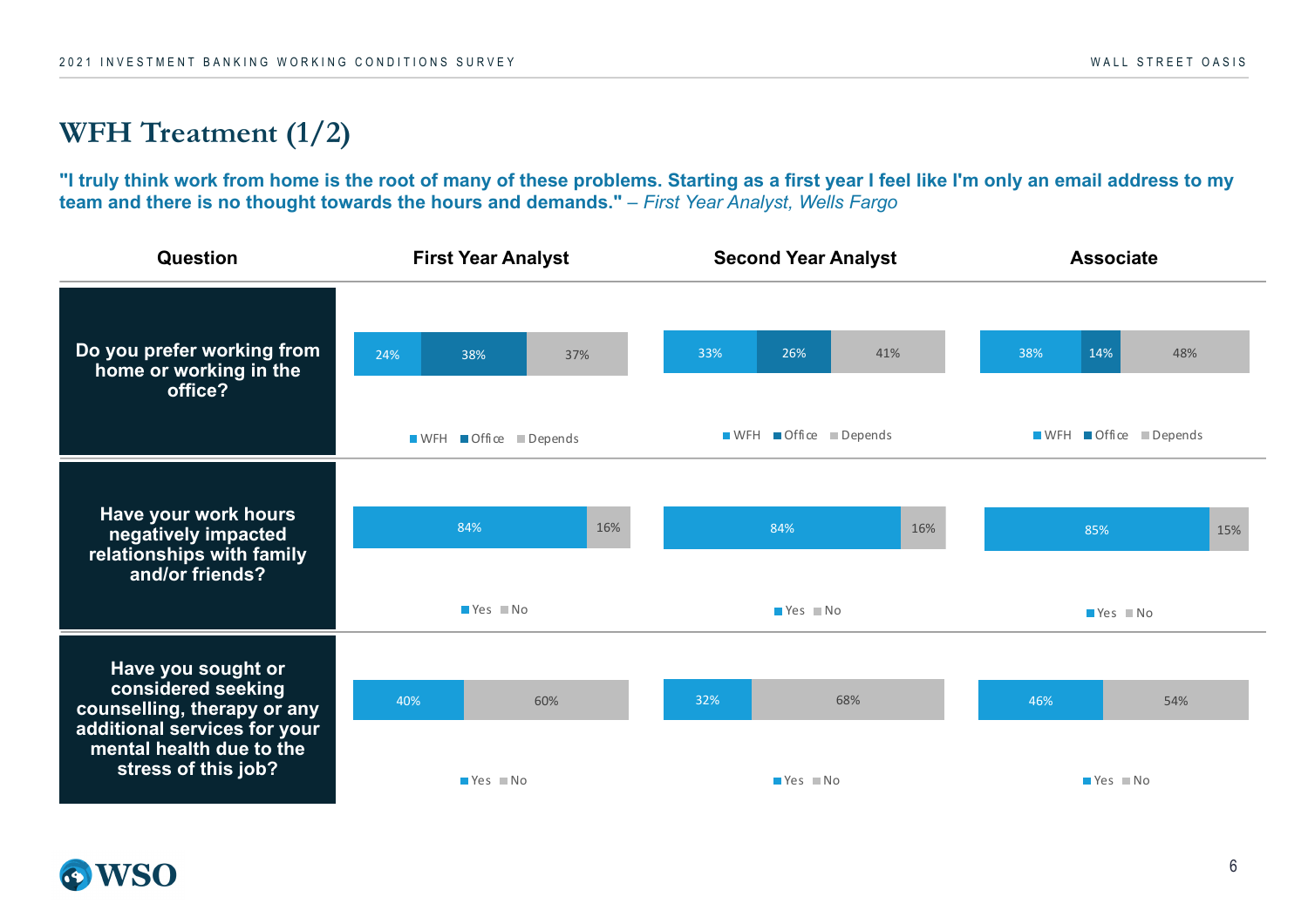# **WFH Treatment (2/2)**

**"Senior people forget that taking care of juniors actually makes them more productive. Also, I think some people forget that juniors are actual people with real lives. WFH has made that problem worse."** – *Director, Perella Weinberg Partners*

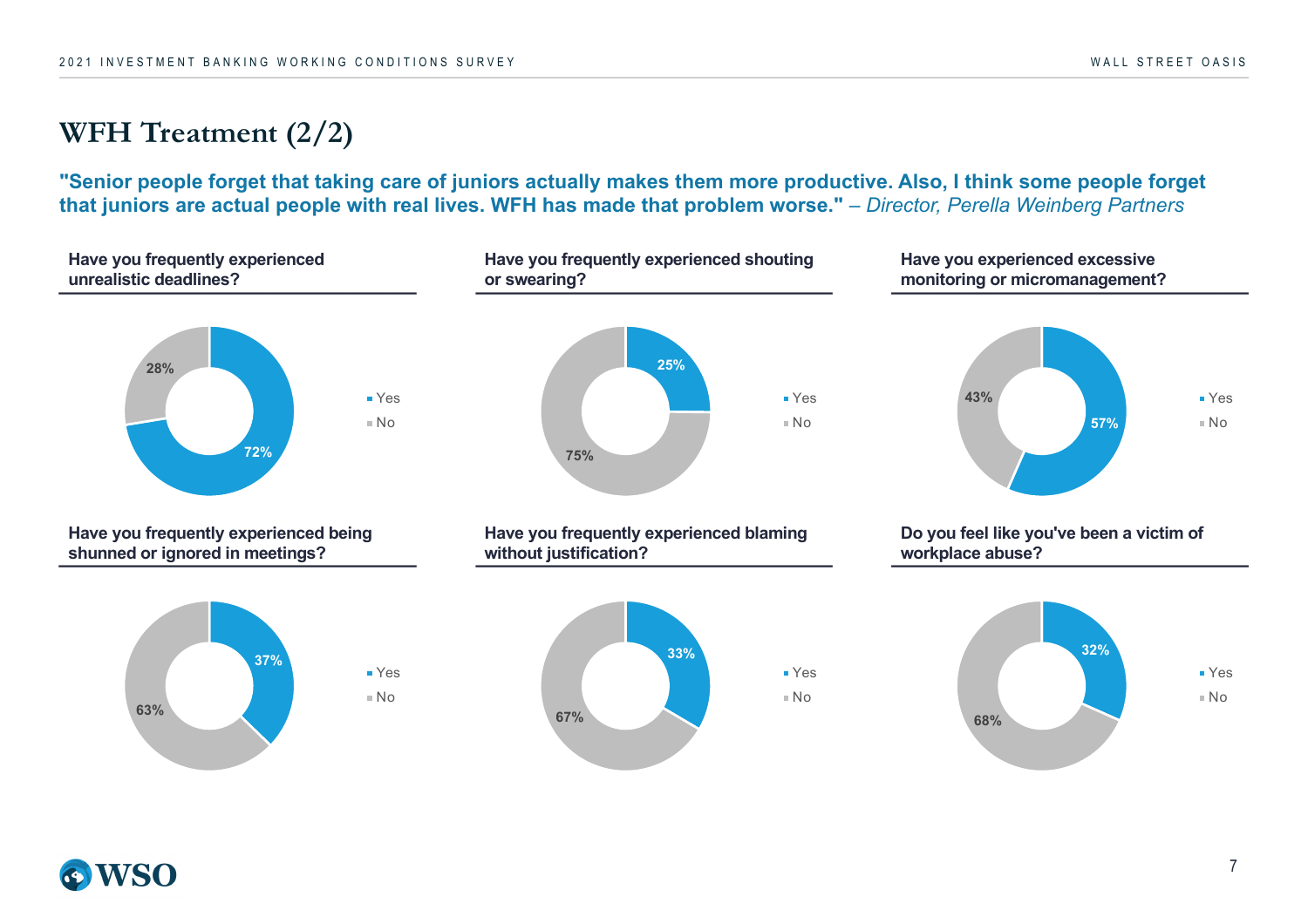### **Mental and Physical Health**

**"I don't laugh or get excited about anything anymore. Not a joke. Not being dramatic. I have become the least excitable and most boring person I know."** – *First Year Analyst, Bank of America Merrill Lynch*



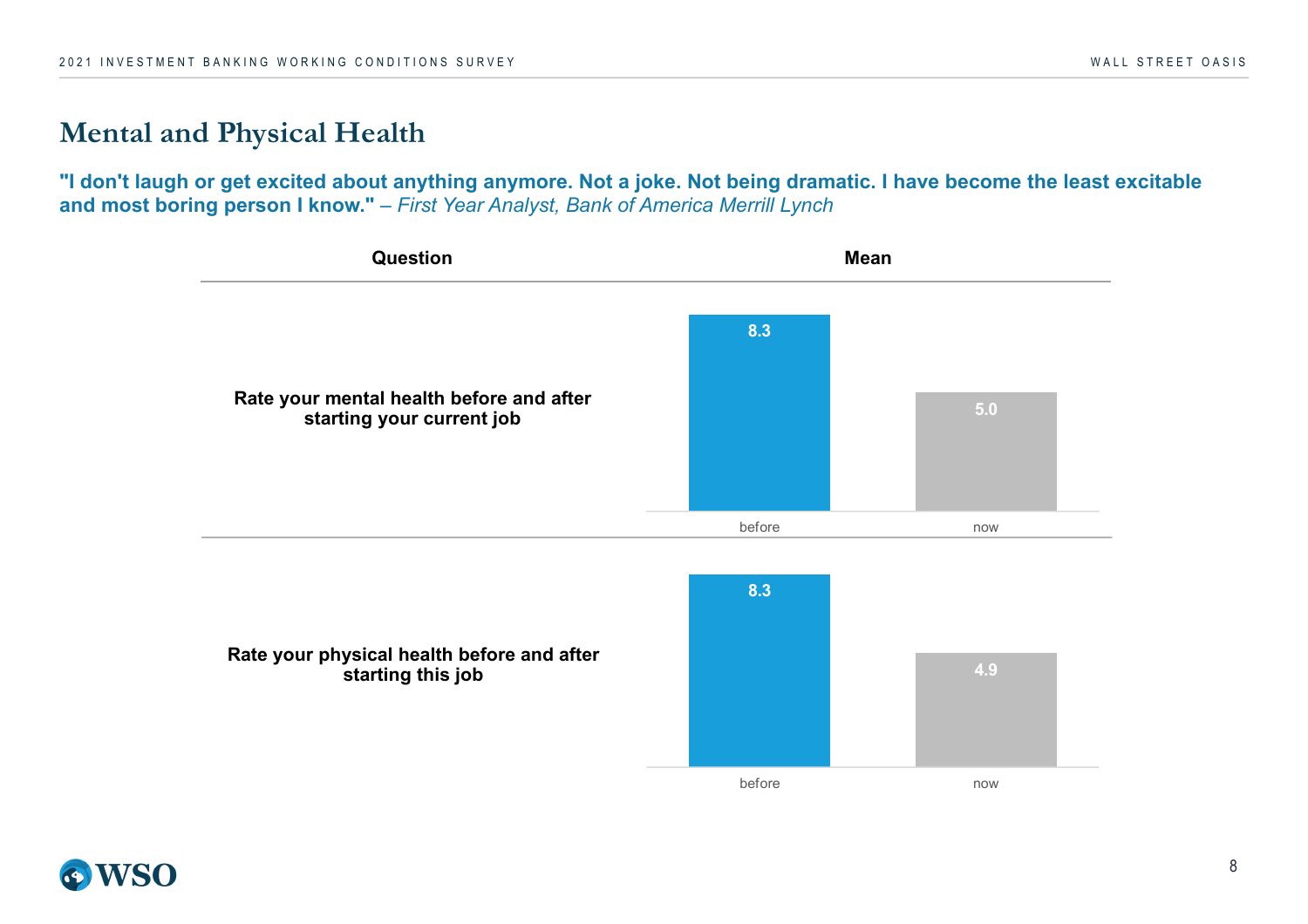### **Retention and Satisfaction**

**"I don't think there will be any meaningful change until people understand that they cannot use 'you are so lucky to have this job' as a justification for treating their employees badly."** – *First Year Analyst, Citi*

| <b>Question</b>                                                                                                                                       | <b>Mean</b>         | <b>Distribution</b>                                                               |  |  |  |  |  |  |  |
|-------------------------------------------------------------------------------------------------------------------------------------------------------|---------------------|-----------------------------------------------------------------------------------|--|--|--|--|--|--|--|
| If working conditions stay the same, what is the<br>likelihood you'll still be working at your bank in 6<br>months? (1-10, with 10 being most likely) | 6.1                 | 84<br>51<br>3<br>6<br>8<br>9<br>10<br>2<br>5                                      |  |  |  |  |  |  |  |
| How satisfied are you with your current firm? (1-<br>10, 10 being very satisfied)                                                                     | 5.8                 | 3<br>5<br>6<br>$\overline{7}$<br>8<br>9<br>10                                     |  |  |  |  |  |  |  |
| How satisfied are you with your work life? (1-10,<br>10 being very satisfied)                                                                         | 4.7<br>$\mathbf{1}$ | $\overline{2}$<br>3<br>5<br>6<br>$\overline{7}$<br>8<br>9<br>10<br>$\overline{4}$ |  |  |  |  |  |  |  |
| How satisfied are you with your personal life? (1-<br>10, 10 being very satisfied)                                                                    | 4.6<br>-1           | $\overline{2}$<br>3<br>5<br>6<br>$\overline{7}$<br>9<br>10<br>4<br>8              |  |  |  |  |  |  |  |

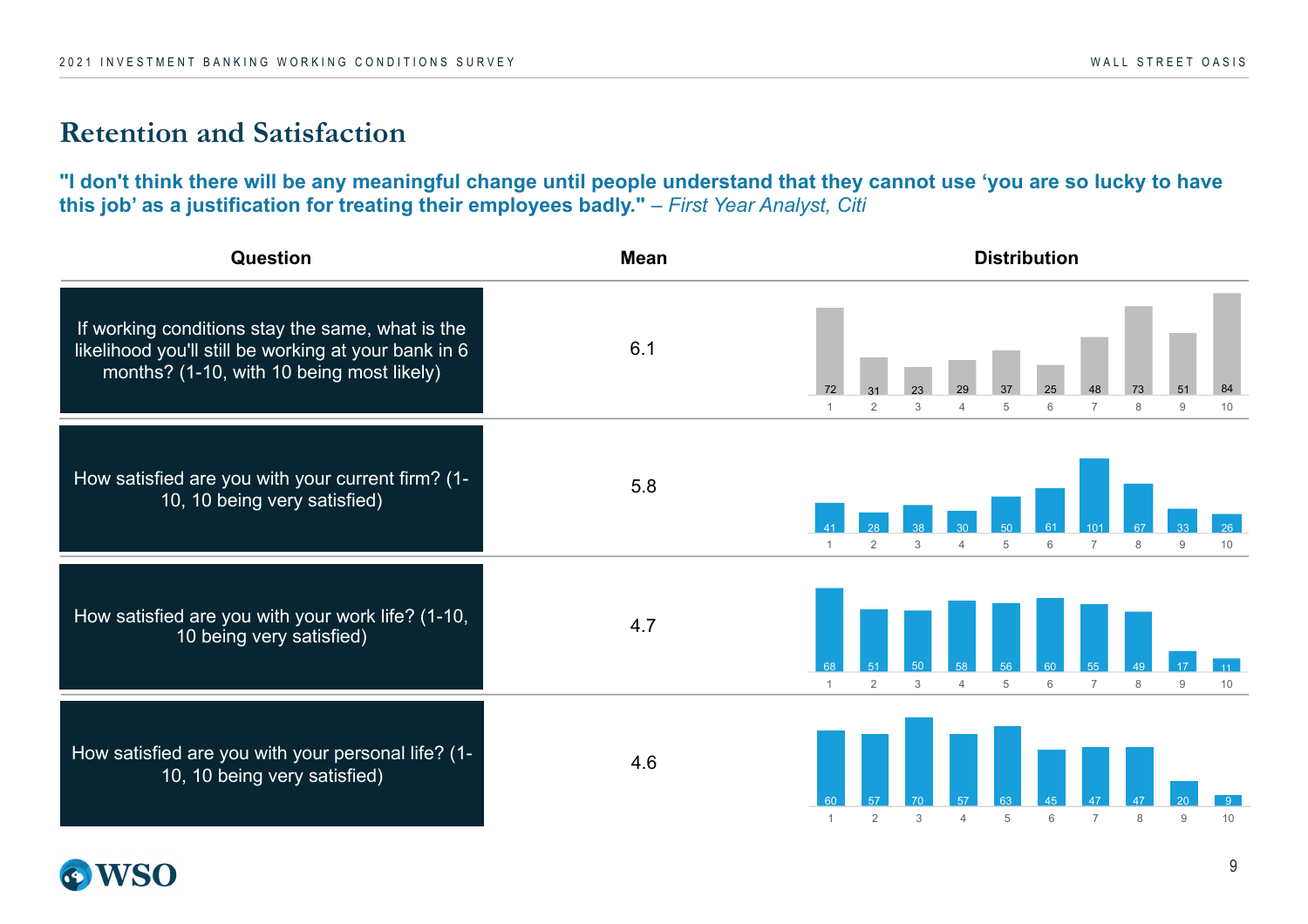### **Bank-Specific Data & Quotes**

#### **Data in the following eight slides is for banks with 10 or more respondents in our survey.**

- Bank of America Merrill Lynch (24 Responses)
- Credit Suisse (13 Responses)
- Citi (30 Responses)
- Goldman Sachs (33 Responses)
- Houlihan Lokey (13 Responses)
- J.P. Morgan (21 Responses)
- Morgan Stanley (17 Responses)
- Rothschild (12 Responses)
- UBS (14 Responses)
- Wells Fargo (12 Responses)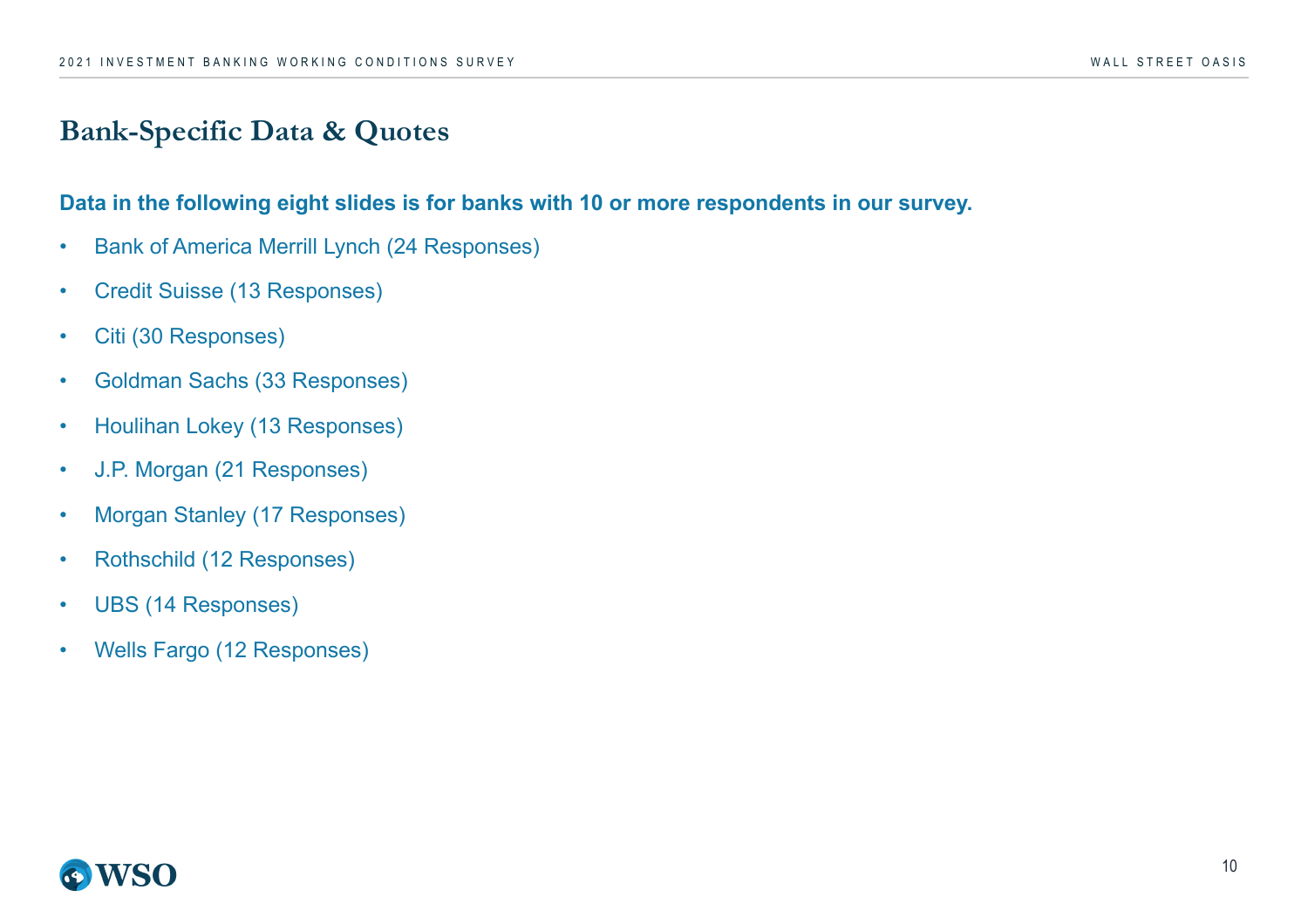### **Hours, Sleep & WFH**

**"They can't just make us work longer hours over and over again while cutting all support we had, making us pay for our own work setup, and on average paying us way less than competitors."** *– First Year Analyst, Goldman Sachs*

|                                                       | Survey<br>Average | <b>BAML</b> | Citi | <b>Credit</b><br><b>Suisse</b> | Goldman<br><b>Sachs</b> | Houlihan<br>Lokey | <b>JP Morgan</b> | Morgan<br><b>Stanley</b> | Rothschild | <b>UBS</b> | Wells<br>Fargo |
|-------------------------------------------------------|-------------------|-------------|------|--------------------------------|-------------------------|-------------------|------------------|--------------------------|------------|------------|----------------|
| % Respondents who are first year<br>analysts          | 47%               | 54%         | 50%  | 46%                            | 54%                     | 38%               | 76%              | 41%                      | 33%        | 43%        | 50%            |
|                                                       |                   |             |      |                                |                         |                   |                  |                          |            |            |                |
| Hours of sleep per night                              | 5.9               | 5.3         | 6.0  | 5.2                            | 5.6                     | 5.9               | 5.7              | 5.8                      | 6.0        | 5.3        | 5.7            |
| % Working 90+ hours per week                          | 31%               | 54%         | 31%  | 54%                            | 43%                     | 23%               | 38%              | 41%                      | 8%         | 64%        | 25%            |
| % Working 100+ hours per week                         | 10%               | 13%         | 13%  | 0%                             | 23%                     | 8%                | 10%              | 6%                       | 8%         | 14%        | 8%             |
| % Going to bed at 2am or later                        | 42%               | 42%         | 34%  | 69%                            | 46%                     | 31%               | 52%              | 47%                      | 25%        | 64%        | 25%            |
| % Satisfied with meal stipend<br>provided by the firm | 41%               | 33%         | 19%  | 38%                            | 11%                     | 62%               | 43%              | 35%                      | 17%        | 50%        | 0%             |
|                                                       |                   |             |      |                                |                         |                   |                  |                          |            |            |                |
| % Preferring working in office                        | 30%               | 38%         | 22%  | 23%                            | 31%                     | 38%               | 24%              | 24%                      | 33%        | 36%        | 25%            |
| % Preferring WFH                                      | 30%               | 50%         | 38%  | 8%                             | 26%                     | 23%               | 14%              | 18%                      | 8%         | 36%        | 42%            |

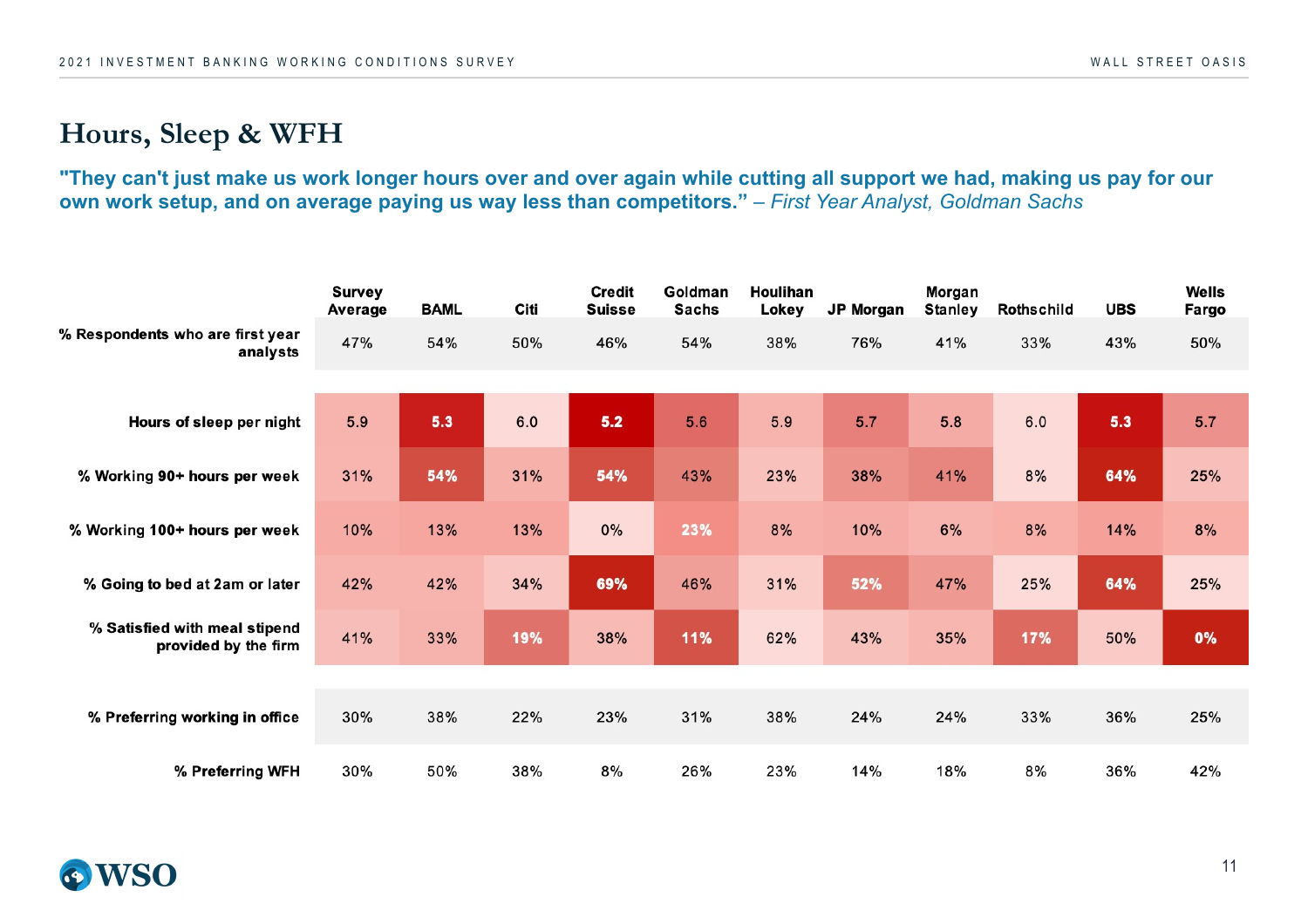### **Health & Worker Retention**

#### **"People are quitting without jobs lined up. The bank has done nothing to address the heightened turnover, declining**  mental health, or general junior-level misery. They just swept it under the rug." - Associate, Bank of America Merrill Lynch

|                                                                                                                    | Survey<br>Average | <b>BAML</b> | Citi  | Credit<br><b>Suisse</b> | Goldman<br><b>Sachs</b> | Houlihan<br>Lokey | <b>JP Morgan</b> | Morgan<br><b>Stanley</b> | Rothschild | <b>UBS</b> | Wells<br>Fargo |
|--------------------------------------------------------------------------------------------------------------------|-------------------|-------------|-------|-------------------------|-------------------------|-------------------|------------------|--------------------------|------------|------------|----------------|
| <b>Mental health score</b><br>before current job                                                                   | 8.3               | 8.7         | 8.7   | 8.0                     | 8.5                     | 8.5               | 8.9              | 8.1                      | $8.8\,$    | 8.6        | 8.7            |
| Mental health score now                                                                                            | 5.0               | 4.3         | 4.7   | 3.8                     | 4.7                     | 5.5               | 4.6              | 4.9                      | 4.8        | 4.5        | 5.4            |
| <b>Difference</b>                                                                                                  | 3.3               | 4.5         | 4.0   | 4.2                     | 3.7                     | 3.1               | 4.3              | 3.2                      | 3.9        | 4.1        | 3.3            |
|                                                                                                                    |                   |             |       |                         |                         |                   |                  |                          |            |            |                |
| <b>Physical health score</b><br>before current job                                                                 | 8.3               | 8.6         | 8.3   | 8.2                     | 8.4                     | 8.1               | 8.2              | 7.4                      | 7.9        | 8.2        | 7.9            |
| Physical health score now                                                                                          | 4.9               | 4.3         | $5.2$ | 3.4                     | 4.9                     | $5.2$             | $5.2$            | 4.5                      | 4.5        | 4.9        | 5.7            |
| <b>Difference</b>                                                                                                  | 3.4               | 4.3         | 3.1   | 4.9                     | 3.5                     | 2.9               | 3.0              | 2.8                      | 3.4        | 3.4        | 2.3            |
|                                                                                                                    |                   |             |       |                         |                         |                   |                  |                          |            |            |                |
| What is the likelihood you'll still be<br>working at your bank in 6 months if<br>working conditions stay the same? | 6.1               | 5.3         | 5.5   | 5.8                     | 5.7                     | 7.1               | 6.3              | 6.1                      | 5.8        | 5.5        | 5.6            |

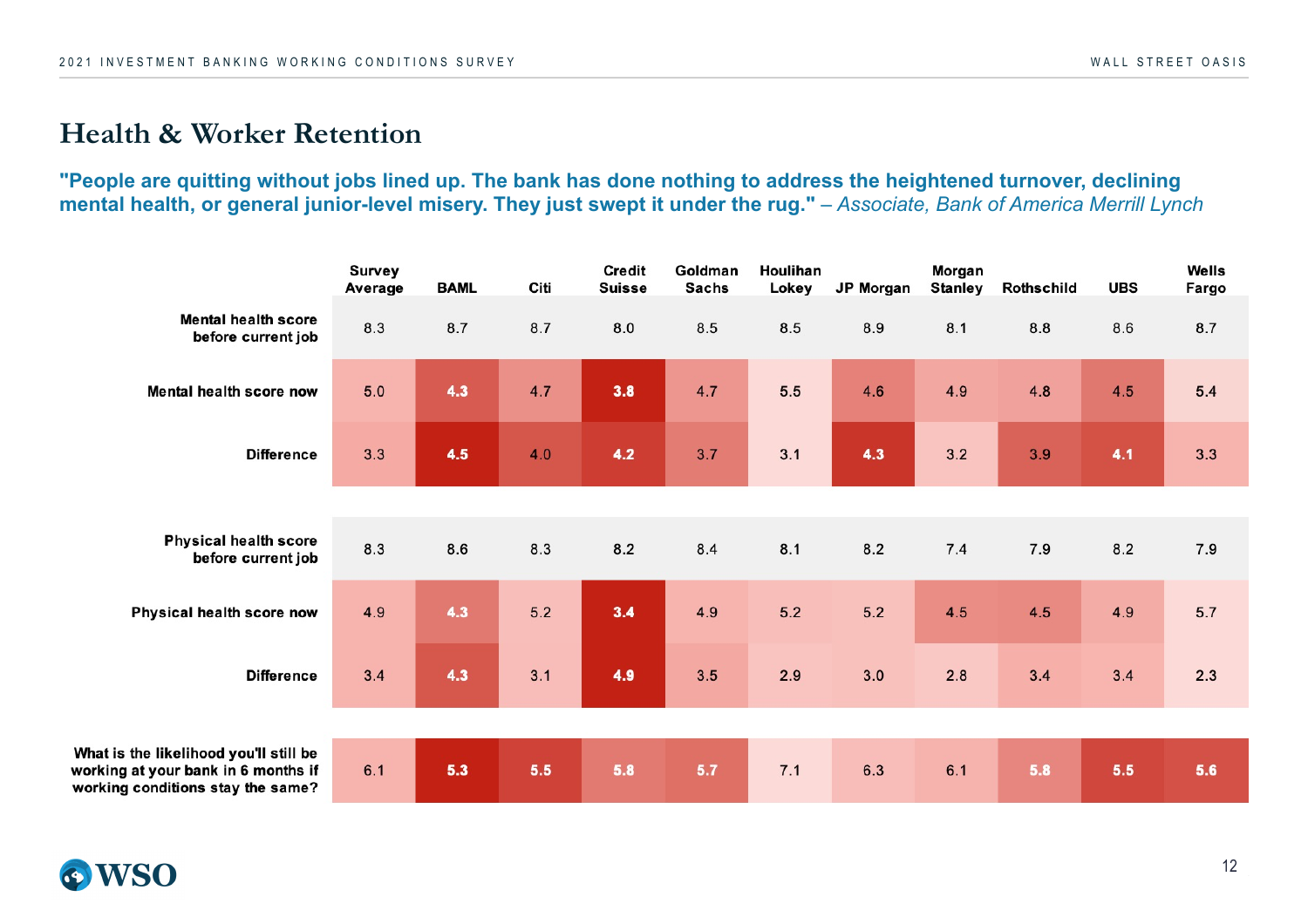### **Workplace-Culture**

**"The culture has eroded into a sweatshop and the bank doesn't care about making it better as long as revenue is up. The name of the game is to cut costs and increase deals with no additional headcount. The juniors here are crushed and the bank is doing nothing to make it better."** *– Associate*, *Wells Fargo*

|                                                                                        | <b>Survey</b><br>Average | <b>BAML</b> | Citi | <b>Credit</b><br><b>Suisse</b> | Goldman<br><b>Sachs</b> | Houlihan<br>Lokey | <b>JP Morgan</b> | Morgan<br><b>Stanley</b> | <b>Rothschild</b> | <b>UBS</b> | Wells<br>Fargo |
|----------------------------------------------------------------------------------------|--------------------------|-------------|------|--------------------------------|-------------------------|-------------------|------------------|--------------------------|-------------------|------------|----------------|
| Work hours have negatively<br>impacted relationships<br>with family and/or friends     | 84%                      | 96%         | 88%  | 100%                           | 86%                     | 92%               | 86%              | 76%                      | 100%              | 79%        | 83%            |
| Feels like a victim of workplace<br>abuse                                              | 30%                      | 54%         | 38%  | 23%                            | 20%                     | 23%               | 38%              | 24%                      | 42%               | 43%        | 25%            |
| Have sought or considered seeking<br>counseling, therapy or any<br>additional services | 38%                      | 54%         | 53%  | 46%                            | 46%                     | 46%               | 48%              | 41%                      | 33%               | 7%         | 42%            |
|                                                                                        |                          |             |      |                                |                         |                   |                  |                          |                   |            |                |
| Have you frequently experienced                                                        |                          |             |      |                                |                         |                   |                  |                          |                   |            |                |
| unrealistic deadlines?                                                                 | 72%                      | 83%         | 78%  | 92%                            | 83%                     | 69%               | 62%              | 71%                      | 58%               | 93%        | 67%            |
| being shunned or ignored in<br>meetings?                                               | 37%                      | 71%         | 38%  | 54%                            | 46%                     | 38%               | 38%              | 18%                      | 17%               | 50%        | 25%            |
| blaming without justification?                                                         | 34%                      | 46%         | 38%  | 38%                            | 34%                     | 31%               | 29%              | 24%                      | 25%               | 36%        | 25%            |
| shouting or swearing?                                                                  | 25%                      | 50%         | 31%  | 31%                            | 14%                     | 31%               | 14%              | 12%                      | 25%               | 29%        | 25%            |
| excessive monitoring or<br>micromanagement?                                            | 57%                      | 63%         | 66%  | 77%                            | 63%                     | 46%               | 52%              | 47%                      | 42%               | 64%        | 33%            |

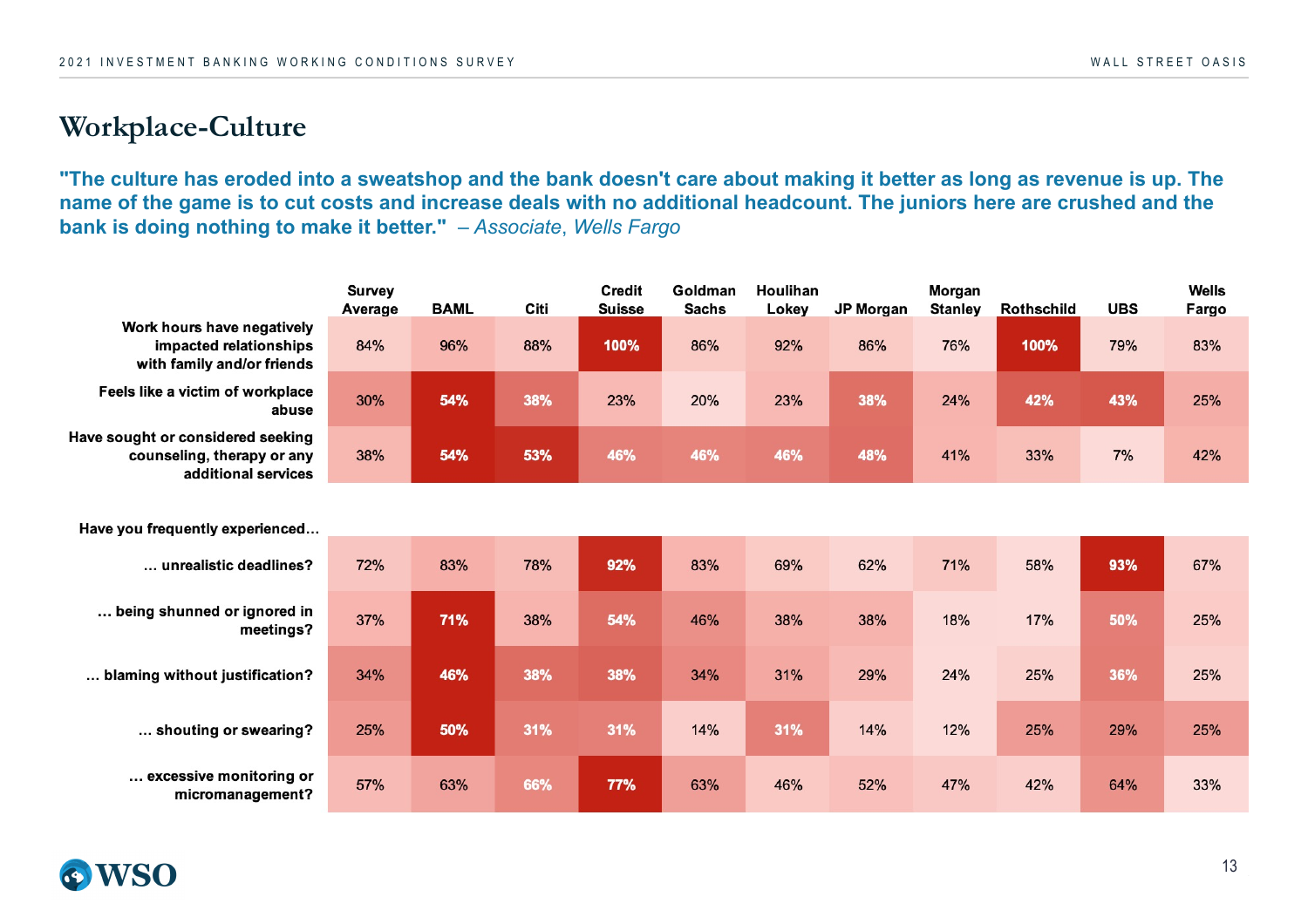### **Satisfaction & Recommending the Firm**

### **"Banking talent will soon move to other industries."** *– First Year Analyst, J.P. Morgan*

| How satisfied are you                                                                                                             | <b>Survey</b><br>Average | <b>BAML</b> | Citi | <b>Credit</b><br><b>Suisse</b> | Goldman<br><b>Sachs</b> | Houlihan<br>Lokey | <b>JP Morgan</b> | Morgan<br><b>Stanley</b> | <b>Rothschild</b> | <b>UBS</b> | Wells<br>Fargo |
|-----------------------------------------------------------------------------------------------------------------------------------|--------------------------|-------------|------|--------------------------------|-------------------------|-------------------|------------------|--------------------------|-------------------|------------|----------------|
| with your current firm?                                                                                                           | 5.8                      | 4.9         | 5.0  | 5.4                            | 5.2                     | 6.2               | 6.2              | 6.1                      | 6.3               | 5.1        | 5.3            |
| with your work life?                                                                                                              | 4.7                      | 3.3         | 4.1  | 4.0                            | 4.4                     | 5.3               | 4.9              | 4.4                      | 4.9               | 3.4        | 5.4            |
| with your personal life?                                                                                                          | 4.6                      | 3.9         | 4.3  | 4.4                            | 4.2                     | 4.9               | 5.3              | 4.6                      | 4.8               | 4.1        | 4.0            |
| How likely would you recommend<br>your current team to your new team<br>if you were to move onto another<br>finance-related role? | 6.0                      | 4.7         | 5.0  | $5.5$                          | 5.6                     | 6.5               | 5.9              | 5.6                      | 6.6               | 5.1        | 5.8            |
| How likely are you to actively<br>recommend against using your<br>current firm as a financial advisor?                            | 4.0                      | 4.4         | 4.7  | 3.1                            | 4.2                     | 4.1               | 3.9              | 3.4                      | 4.0               | 4.6        | 4.1            |
| How likely are you to recommend<br>your current firm as a place to<br>work to aspiring talent?                                    | 5.9                      | 4.5         | 4.8  | 4.9                            | 5.1                     | 7.1               | 6.1              | 6.6                      | 6.3               | 5.4        | 5.7            |

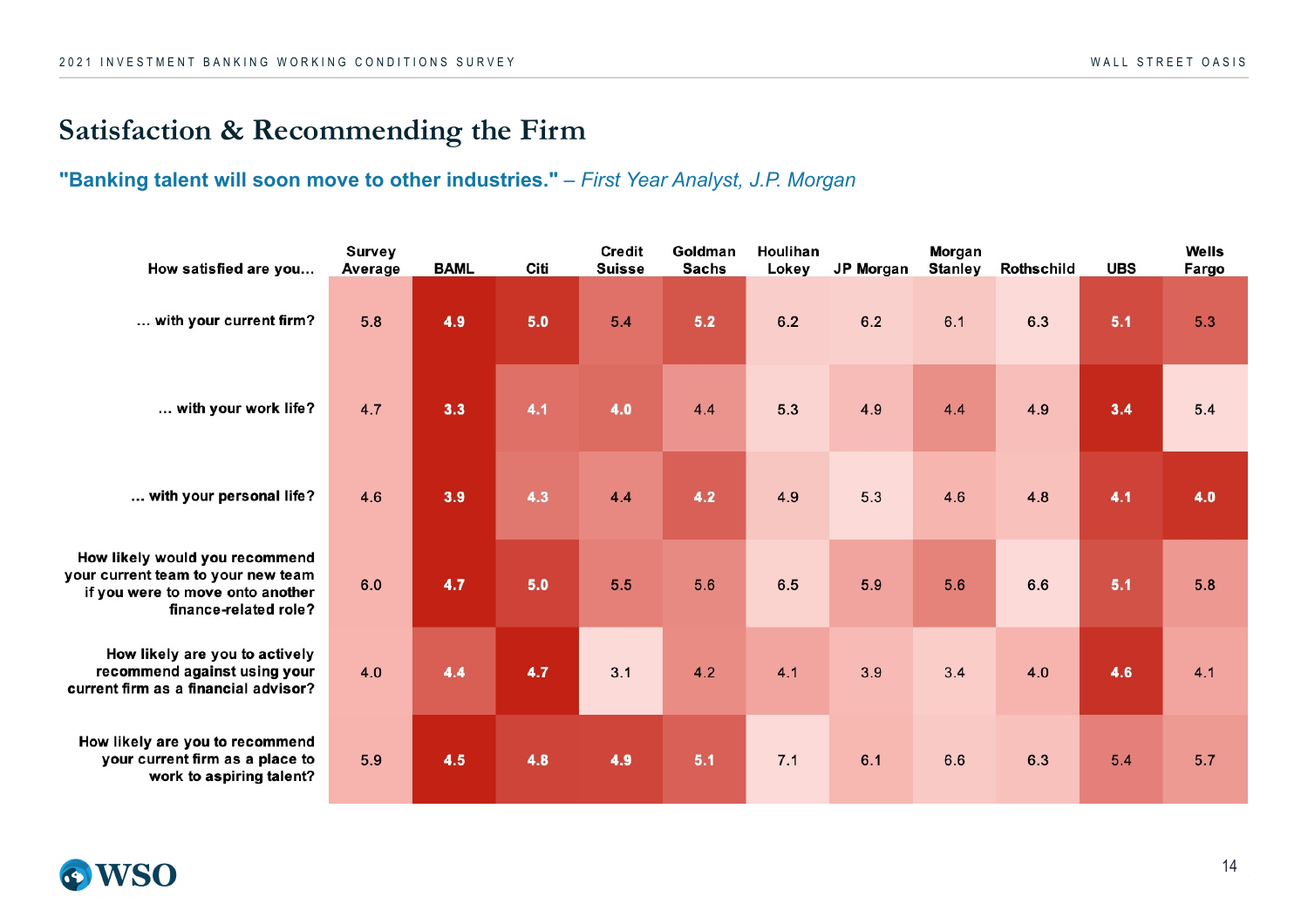#### **Bank of America Merrill Lynch**

. "It was really really bad (Jan to mid March). I was sleeping at 3-4 am waking up at 6:30-7:30 am on weekdays. Now is a **lot better (sleeping 2am waking up at 7:30am)."** *– First Year Analyst*

**Citi**

- **"Horrible culture even in previously good groups; problems and turnaround at senior level leading to increased** instability. No sympathy for analysts. Group heads didn't even bother to check in with first and second-years on a **personal level despite frequent and direct communication that was deal-based."** – *First Year Analyst*
- . "Quality of work has suffered; some of the pitches put out to major companies are laughable. I and many other analysts stopped taking networking calls from prospects because we can't in good faith recommend the industry any longer." -*First Year Analyst*
- . "Juniors are the ones getting crushed and having to work more, yet we get almost no upside in the fees generated because of our work. We don't want fake policies that don't improve our lifestyle – either implement real policies or pay us more money. It is not at all worth it to work ~30% more for 5% more pay, and it's definitely not worth it 'to go the **extra mile for our clients'. Other banks should follow Credit Suisse's approach."** *– Second Year Analyst*

#### **Credit Suisse**

- . "Great relation with managers. They take my well-being seriously and don't give too much work or unrealistic **deadlines. Working in DCM. Days are intense though with no to little breaks."** *– Associate*
- **"They'll get what's coming to them."** *– First Year Analyst*

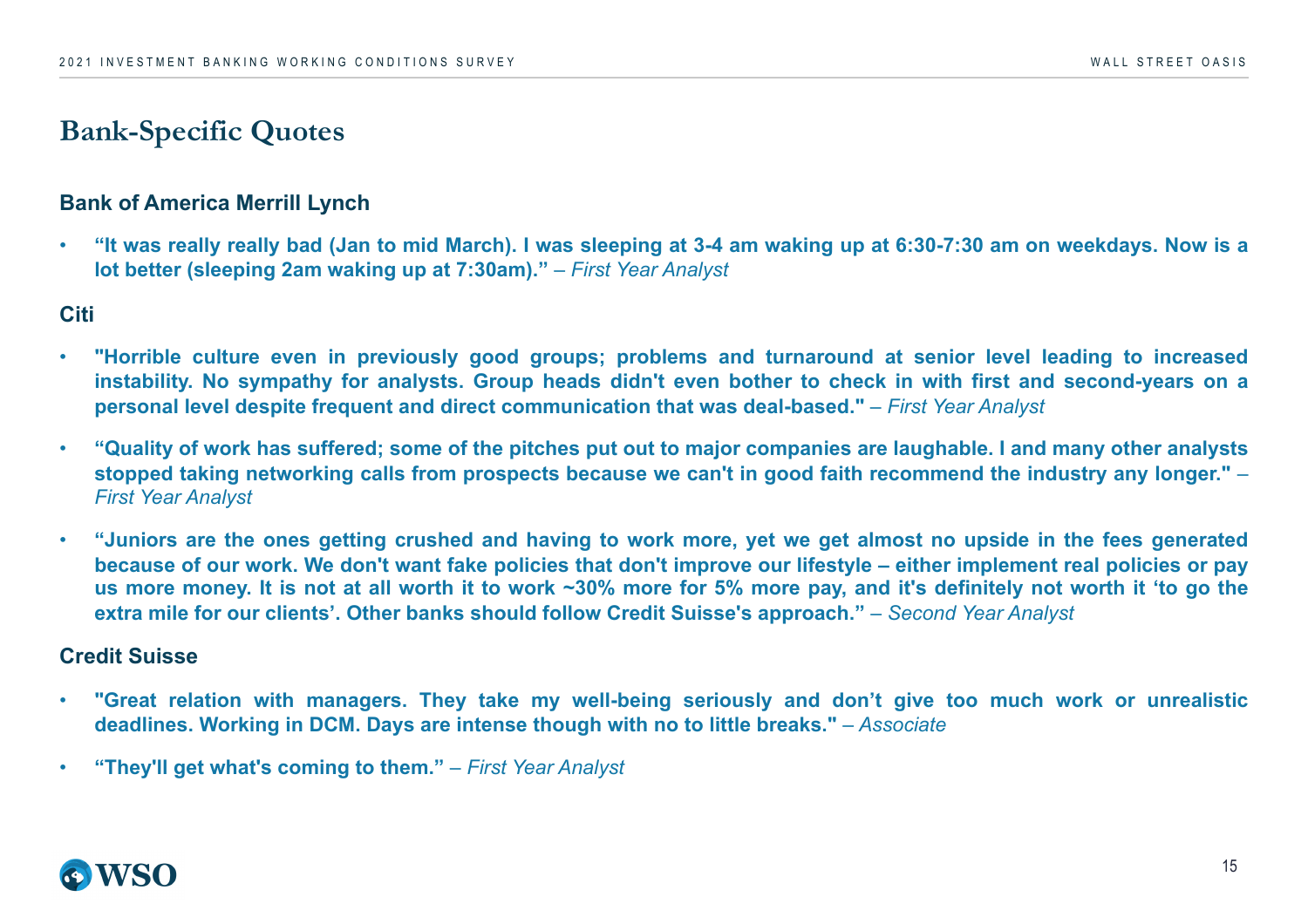#### **Goldman Sachs**

- **"The worst thing is that MDs and VPs respond to all the complaints as you should work more efficiently and completely forget about any common rules once there is any meeting/deal with their client."** *– First Year Analyst*
- **"They can't just make us work longer hours over and over again while cutting all support we had (meal stipend... these are pass-through costs!!), making us pay for our own work setup, and on average paying us way less than competitors. These forces us to realize the only benefit of working at GS are the exit opportunities - that's all we talk about at the moment and we will all be out shortly after our first bonus. In my team we have already lost some Analyst 1s and Analyst 2s pre-bonus season. People just want to get away from here and don't care about the money anymore."** *– First Year Analyst*

### **Houlihan Lokey**

- **"Some groups are better than others. It is a function of who is your direct report and whether those above that person are paying attention to the direct report's inability manage, show any concern to juniors and past history with driving others out of the group."** *– Second Year Analyst*
- **"My group has some amazing people and really have made the difference between hating WFH vs still enjoying the work"** *– Second Year Analyst*

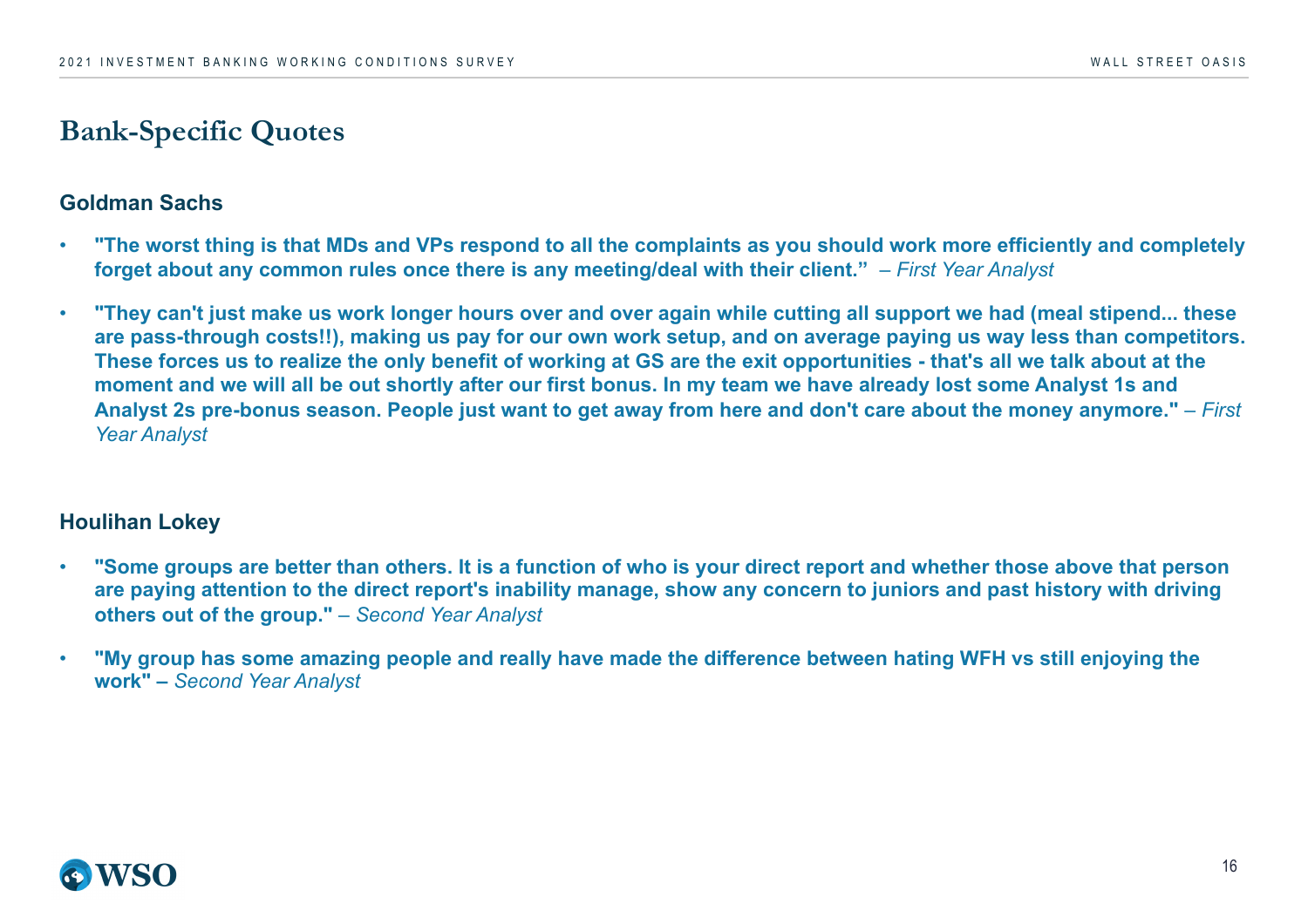### **J.P. Morgan**

• **"Intellectually stimulating work is hard to find on most days."** *– First Year Analyst*

#### **Morgan Stanley**

- **"Just unrealistic expectations of how much work we can accomplish."** *– Associate*
- **"Despite the long hours, I think people at MS are generally benevolent. Juniors are supporting the management and vice versa."** *– First Year Analyst*

### **Rothschild**

• **"No WFH meal allowance in London, it sucks. No COVID related bonus or anything. Told we are lucky to keep our jobs. Unbelievable."** *– Associate*

### **UBS**

• **"Some VPs call you just to yell and hang up."** *– First Year Analyst*

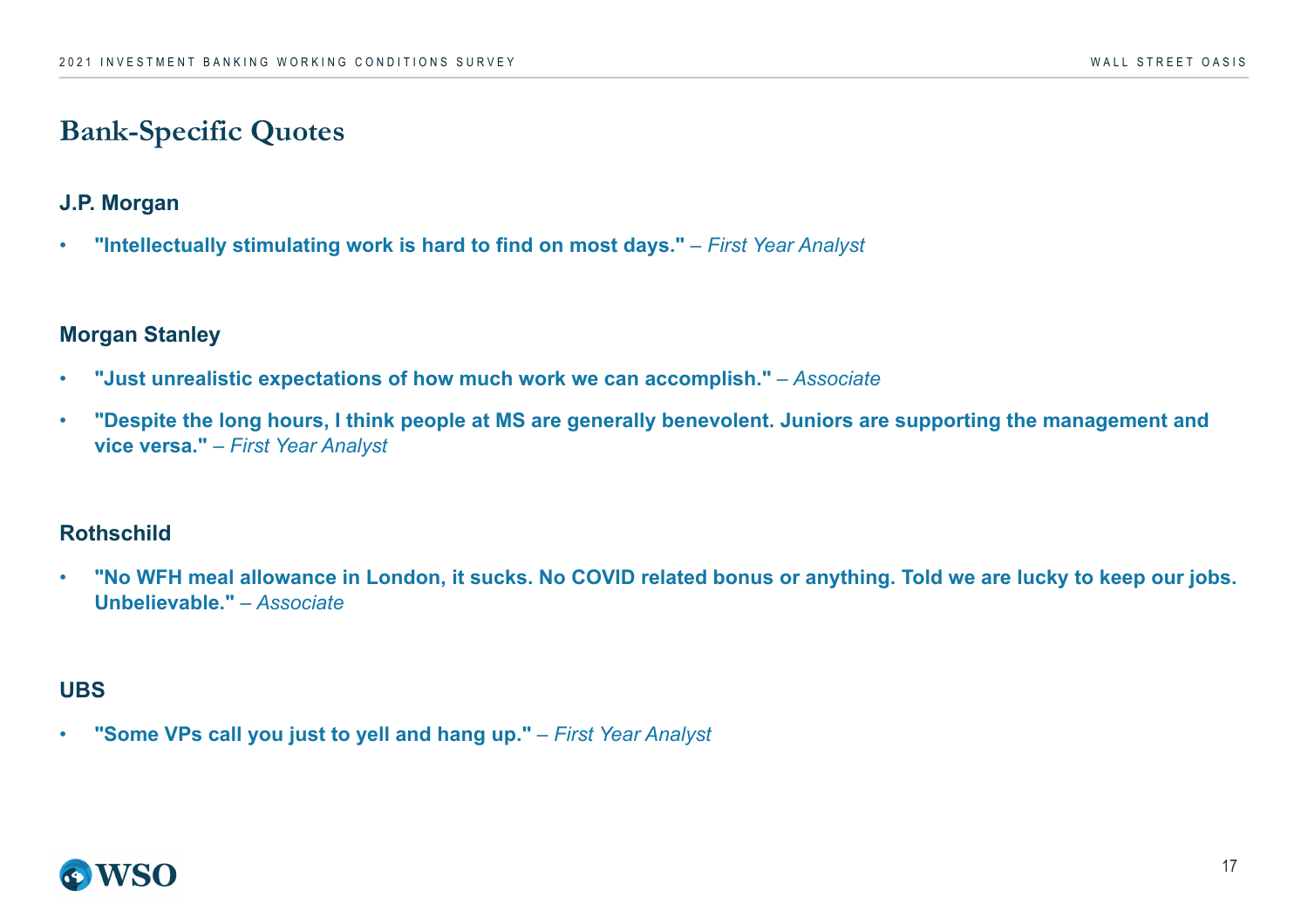#### **UBS (Continued)**

• **"Ya boy leaves his apartment 1x per day to pick up from the seamless plug, has time to shower at best once every 2 days, wakes up to at least 35-40 unread emails every morning after going to sleep at 3am, consumes at least 1000mg of caffeine every day (shoutout to Starbucks nitro cold brew), gets told by MDs at the bank I should go swimming during my 'free time,' creates backpocket analyses and girthy appendices for days, regularly lies to incoming interns/analysts telling them WFH isn't that bad, prays to find another job before being forced to return to office."** *– First Year Analyst*

### **Wells Fargo**

- **"I truly think work from home is the root of many of these problems. Starting as a first year, I feel like I'm only an email address to my team, and there is no thought towards the hours and demands. Additionally, the learning curve virtually has been very tough. As someone who learns visually, having a VP speed through how to do something on a phone call has not helped me understand how to do things and has resulted in more work on the back end. For being 9 months**  into the job, I expected to be further up the learning curve by now. I'm actively recruiting trying to leave." – *First Year Analyst*
- **"Might be MD-specific, but my team is absolutely fantastic. I am the youngest at almost [ ], and we all have MBA/CFA, so we are just treated like normal adult humans and we get our work done (and done well). When there is work to do, we get it done, regardless of how late we have to work, but if there is nothing going on, we're all off at 3 or 4 o'clock. Over a year in my role and I have no plans at all to leave my firm or my team (though 0 meal stipend and significantly below average bonuses with no raises across the board this year wasn't really ideal...)."** *– Associate*
- **"Wells Fargo offers no meal stipend after it was brought to senior management's attention that 80% of competition does."** *– First Year Analyst*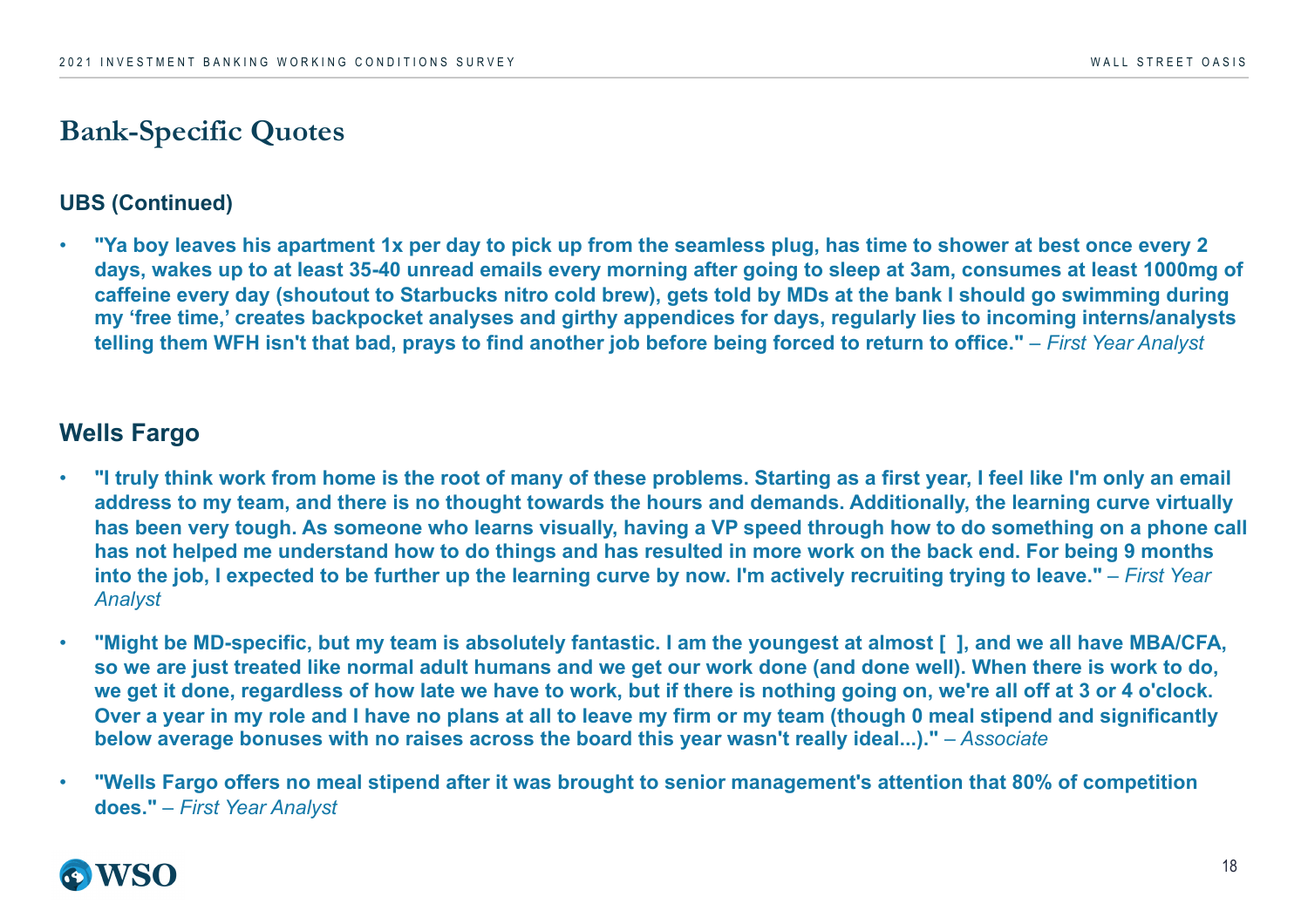### **Additional Quotes (Bulge Bracket & Middle Market)**

- **"DB has yet to provide any form of support for WFH. They have also completely done away with meal stipends which is ludicrous."** *– Second Year Analyst, Deutsche Bank*
- **"Worst is when your planning is done including the weekends, as in this should take 3 days from Friday to Monday so expect to see a progress report on Monday morning."** *– Associate, Unnamed Bulge Bracket Bank*
- **"Losers' 100% life commitment to the job should not be expected from others. In the real world, quality always wins over quantity. Employees who work voluntarily during weekends are just cheating the system (working more but not necessarily better) and creating expectations in seniors that other employees should follow."**– *Associate, Baird*
- **Problem isn't with the firm, it's the industry and the personalities."**  *First Year Analyst, William Blair*

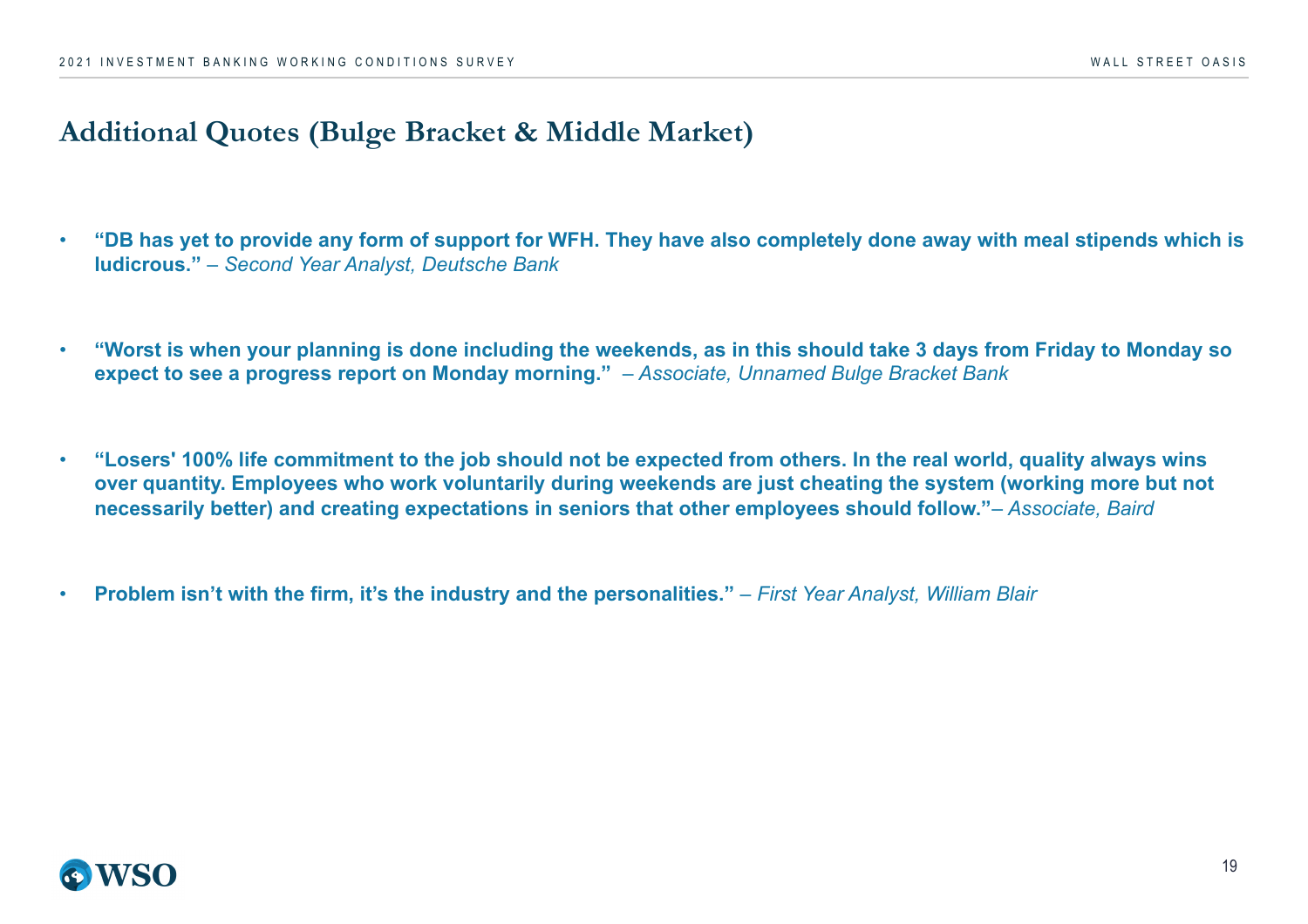### **Additional Quotes (Middle Market & Boutiques)**

- **"Poor oversight by team lead. Does not lead by example. Delegates culture / people management tasks that he should be managing himself to ensure a healthy workplace environment."** *– Associate, CIBC*
- **"Bonuses better be good this year because I know for sure the bank is not suffering."** *Second Year Analyst, SunTrust Robinson Humphrey*
- **"I do wish we could have a meal stipend, but the culture has been really good since starting during the pandemic. I do wish the return to office plan in the US was a little more concrete instead of changing every few weeks, but I understand things are in flux."** – *First Year Analyst, Société Générale*
- **"At the end it is all about a few bad apples, who introduce a toxic and unhealthy culture, while being abusive. They are clearly known to management and HR, but nothing is done about it as for instance the Partner brings profit and the Director in question has no life and is an efficient workaholic."** *– Associate, PJT Partners*
- **"Recently started. Between when I interviewed and when I started, the group lost 80% of its analysts. I think that says something about what's going on here."** *– First Year Analyst, Lincoln International*